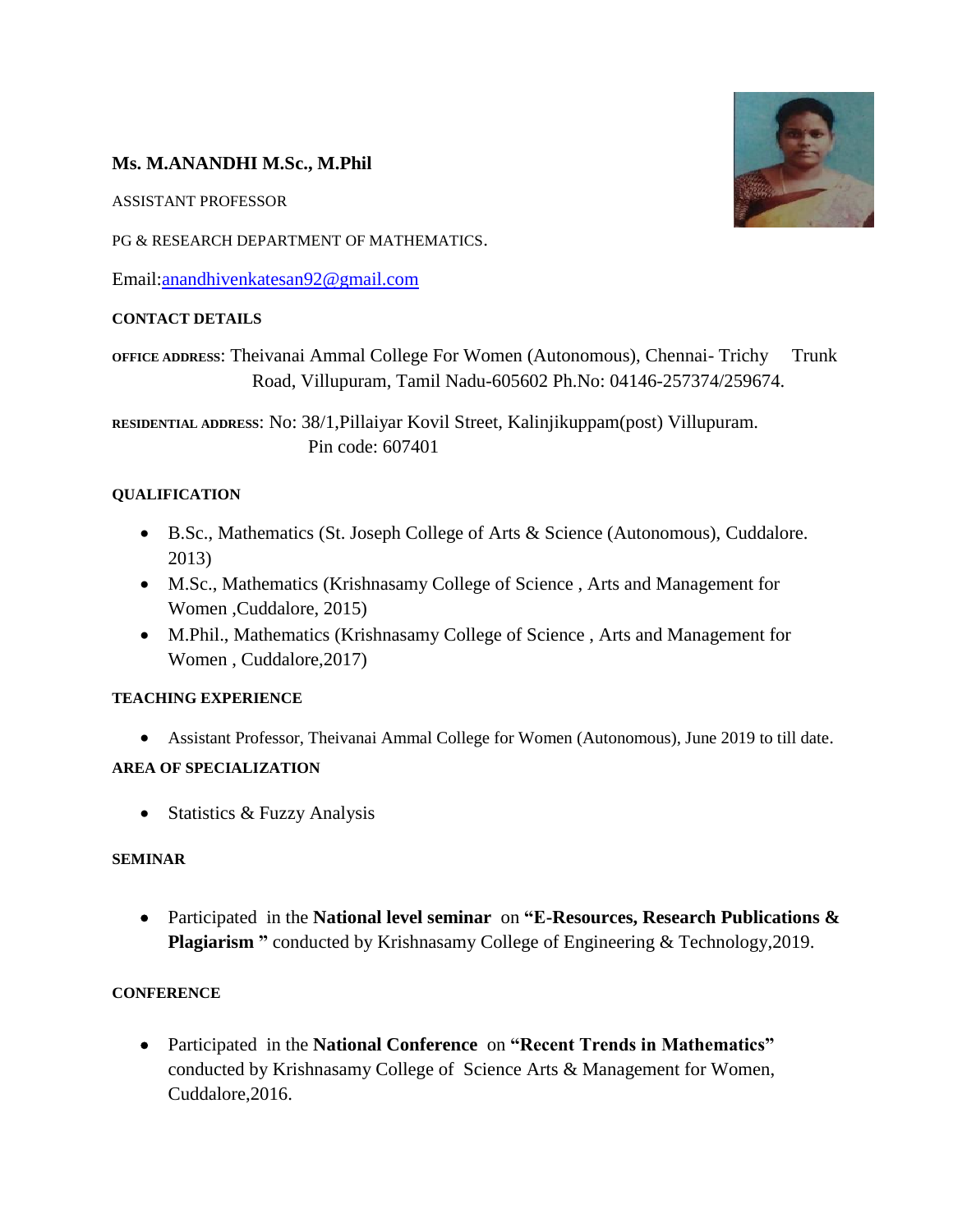#### **FACULTY DEVELOPMENT PROGRAMME**

 Participatedin the **Online Faculty Development Programme** on "**Emerging Trends in Multidisciplinary Domain"** conducted by Saranathan College of Engineering,Trichy,2020

### **WEBINAR**

- Participatedin the **National level Seminar** on **"Qualitative Analysis of Stochastic Epidemic Models"** Conducted by Govt.Arts. College For Women, Nilakottai,2020.
- Participated in the **Webinar** on "Campus to Corporate" Conducted by Einstein College of Arts & Science, Tirunelveli,2020
- Participated in the **National level Seminar** on "Graph Theory" Conducted by Govt.Arts. College For Women, Chidambaram,2020.
- Participated in the **International level Seminar** on "Challenges of Higher **Education : E-Learning During COVID - 19" Conducted by National college** Thiruchirappali,2020.
- Participatedin the **International level Seminar** on **"Monte Carlo Simulation with Microsoft Excel & Solver"** Conducted by Keshav Memorial Institute of commerce & Sciences, Hyderabad,2020.
- Participated in the **National level Seminar** on "Mathematical Models in Applied **Sciences"** Conducted by PSG College of Technology , Coimbatore,2020.
- Participatedin the **National level Seminar** on **"Mathematics Can Be Fun"** Conducted by Einstein College of Arts & Science, Tirunelveli,2020.
- Participatedin the **National level Seminar** on **"Teaching & Learning College Level Mathematics with ICT Tools"** Conducted by Sri Malolan College of Arts & Science , Chengalpet,2020.
- Participatedin the **National level Seminar** on **"The Space Scientists-Astronomical Timekeeping: A Primer"** Conducted by Jansons Institute of Technology , Coimbatore,2020.